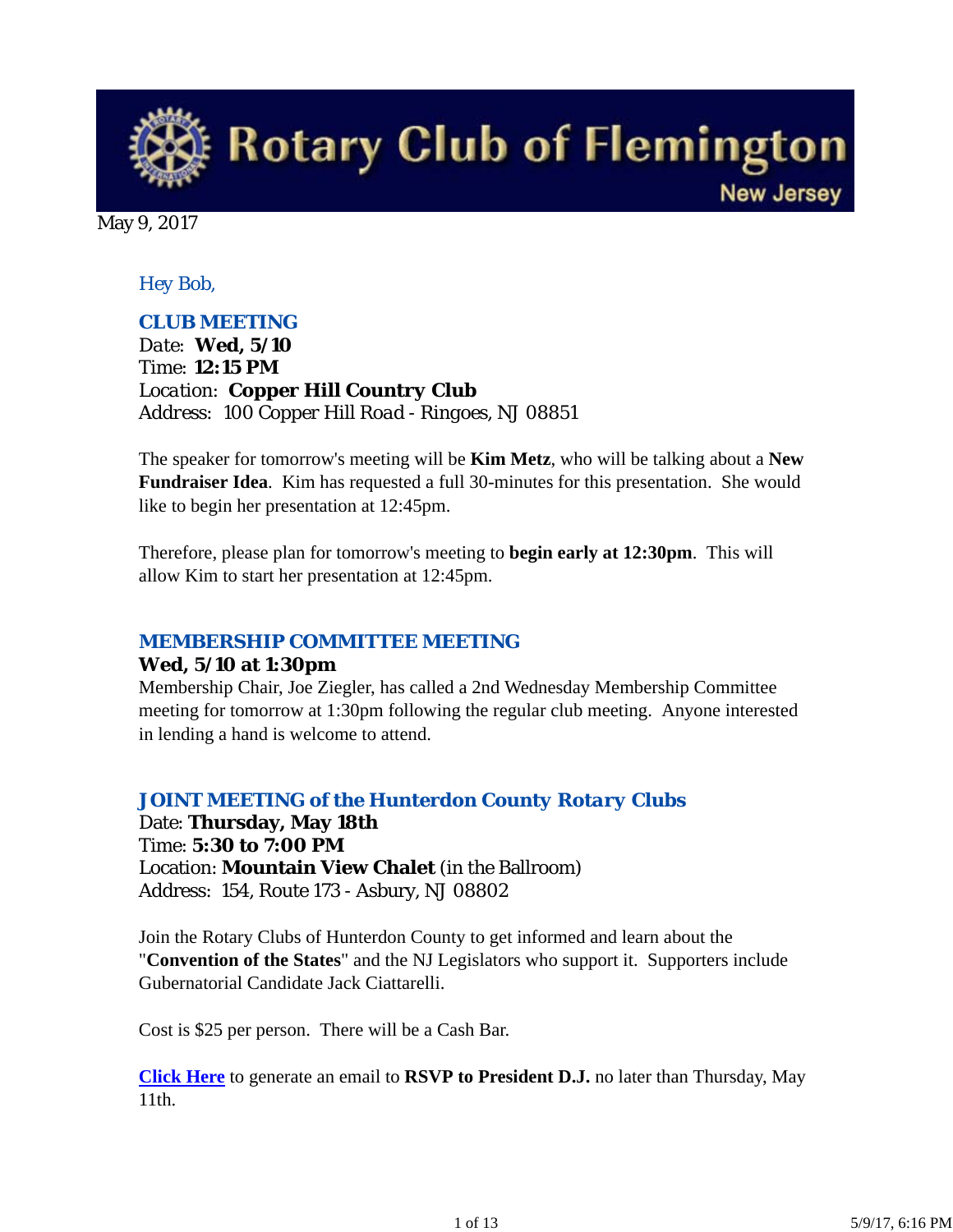## *THANK YOU LETTER from John Casey Regarding the Presentation held on* **Wed, April 12, 2017**

**Click Here** to download and view a PDF of the thank you letter that Mick Schaible received from John Casey as a follow-up to their presentation to the club on Wednesday, April 12th.



### *DIANNE DURLAND Induction Photo* **Wed, April 26, 2017**

At the Wednesday, April 26th club meeting, **Dianne Durland** was officially inducted as a new member into Rotary Club of Flemington. Pictured from left to right are: Jim Davidson, Dianne Durland and President D.J. Wright. Note: Click on the photo to view it as a larger image.



## *Special Visit from Paul & Alison Perrottet of the Rotary Club of Flemington, Australia* **Wed, May 3, 2017**

At the Wednesday, May 3rd Rotary Meeting, we had two special visitors. **Paul & Alison Perrottet** visited us from the **Rotary Club of Flemington** located in **Victoria, Australia**. Yes, there is another

Rotary Club of Flemington, which is located in Australia. Paul is a Past-President, Club Webmaster and Rotary Foundation Director for their club. Pictured from Left to Right are: Harry Mazujian, President D.J. Wright, Paul Perrottet and Alison Perrottet.



Also, during their visit, Paul and D.J. exchanged club banners. Pictured to the left is an image of the banner we received from the Rotary Club of Flemington, Victoria, Australia.

A special thanks to the Rev. Dr. Herb Bohler for taking and sharing the photos.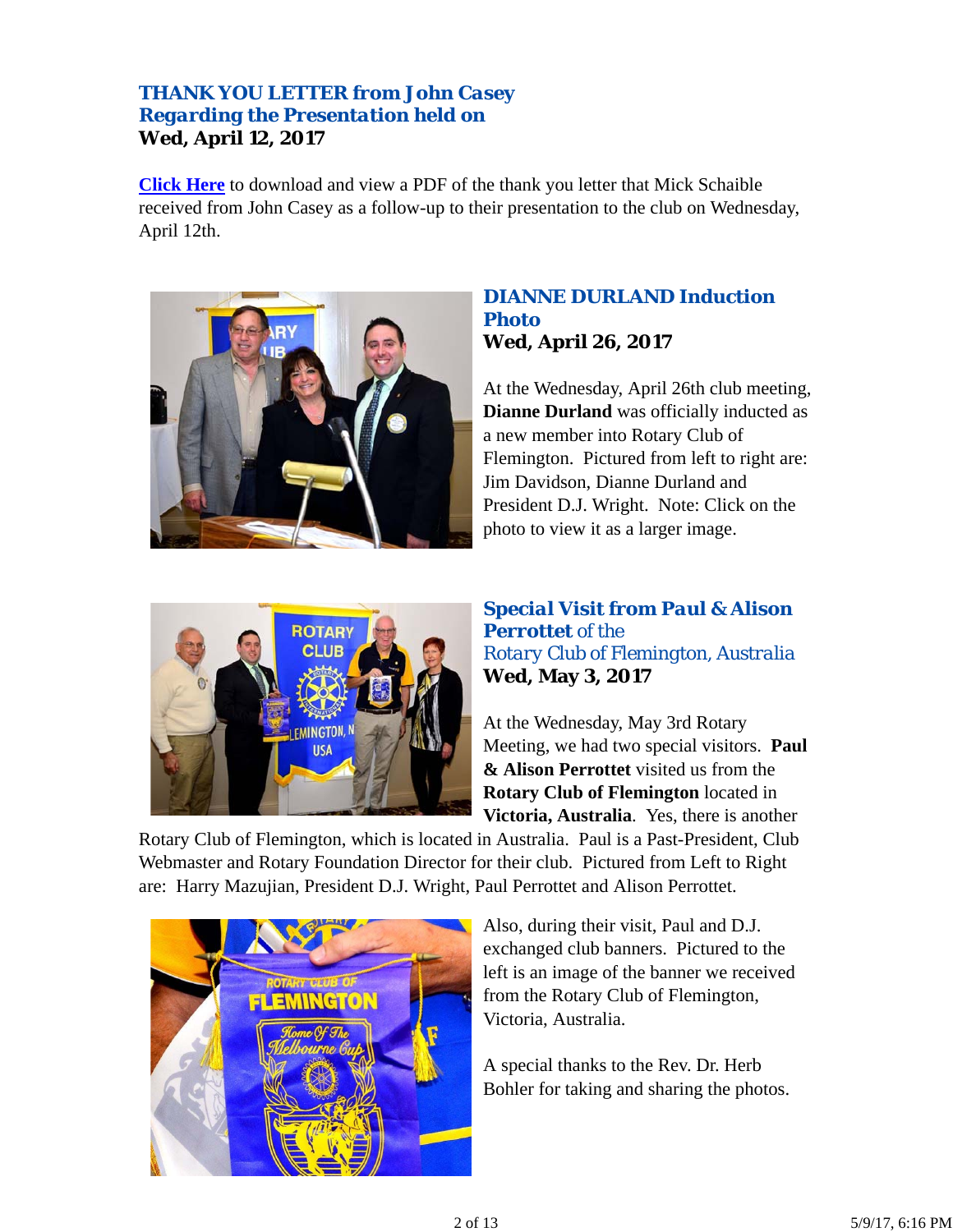

## *THANK YOU Email from Paul & Alison Perrottet* **Regarding their Visit to Flemington Rotary on Wed, 5/3**

The following is the email D.J. received from Paul & Alison Perrottet following their recent visit to our club:

Dear President D.J.,

It was great to catch up at the Rotary meeting last Wednesday in Flemington. Thanks to you and members for your wonderful hospitality and for the organization of our brief, but very interesting visit.

A special thanks to Father Harry Mazujian for his hospitality and for meeting us and acting as our guide and chauffeur. I would be very grateful if you could forward this mail to him.

It was interesting to learn about, Flemington, Hunterdon County, the central high school, Main Street, courthouse, the famous trial and the history.

Also thank you for all the gifts, including the anniversary plate, history book and Italian cookies.

If you or any members are heading down to Atlanta, you will probably meet many Aussies there including a significant delegation from D9800.

Once again, thanks for everything. Best regards,

Paul & Alison Perrottet



*\$3400 DONATION to the FLEMINGTON AREA FOOD PANTRY* **Wed, April 26, 2017**

At the Wednesday, April 26th club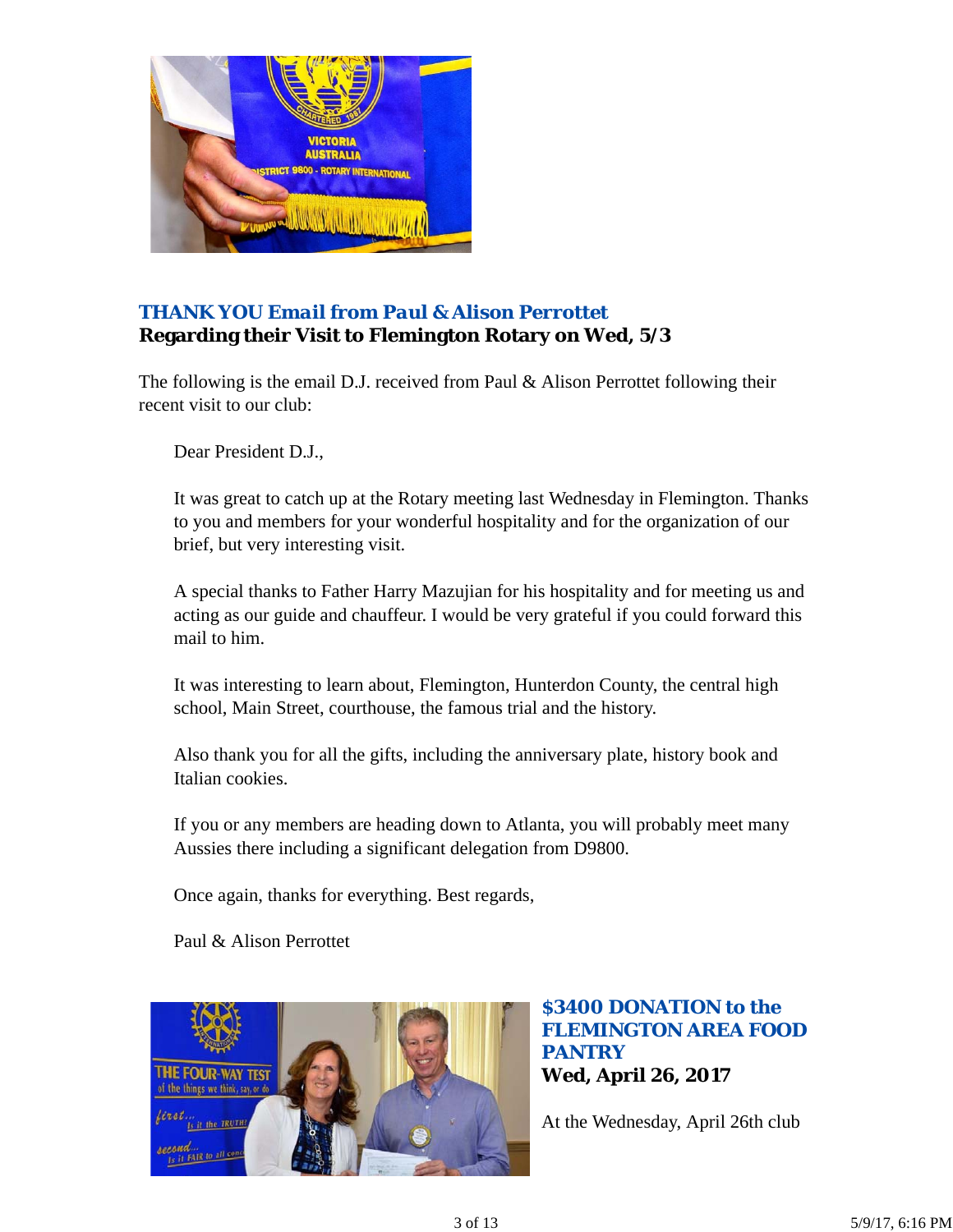

meeting, the Flemington Rotary Club presented a \$3400 check to the Flemington Area Food Pantry. The donation was made possible by the proceeds raised by the 2017

Hunterdon County Rotary Soup Cook-Off, which is a joint-effort of the Hunterdon County Rotary Clubs. The 2017 event was held on February 27. Pictured from left to right are: **Jeannine Gorman** (Executive Director of the Flemington Area Food Pantry) who is receiving the donation check from **Mick Schaible** (Past-President and Soup Cook-Off Chair for the Flemington Rotary Club).



Pictured from left to right are: **D.J. Wright** (President of the Flemington Rotary Club), **Jeannine Gorman**, **Terry Martin** (Food Pantry Donation Chair for the Flemington Rotary Club) and **Mick Schaible**.



## *Proposed OFFICERS & BOARD MEMBERS for the 2017-2018 Flemington Rotary Year* **Presented by President-Elect, Kim Metz**

At the 4/26/2017 Club Meeting, President-Elect Kim Metz presented her proposed slate of Officers & Board members to serve for the upcoming 2017-2018 Flemington Rotary year.

The proposed slate of officers has been approved by the current Board and is now being presented to club. Kim will continue sharing this proposed slate at the regular club meetings for the

next month. If anyone else is interested in serving, please let Kim know. Nominations from the floor will be considered.

The proposed slate will be officially presented at the **Wed, May 24th** noon lunch meeting for vote by club majority. All members are requested to attend the 5/24/2017 meeting to be present for the vote.

The proposed slate is as follows:

# **Proposed Slate of 2017-2018 RCOF Officers & Board Members**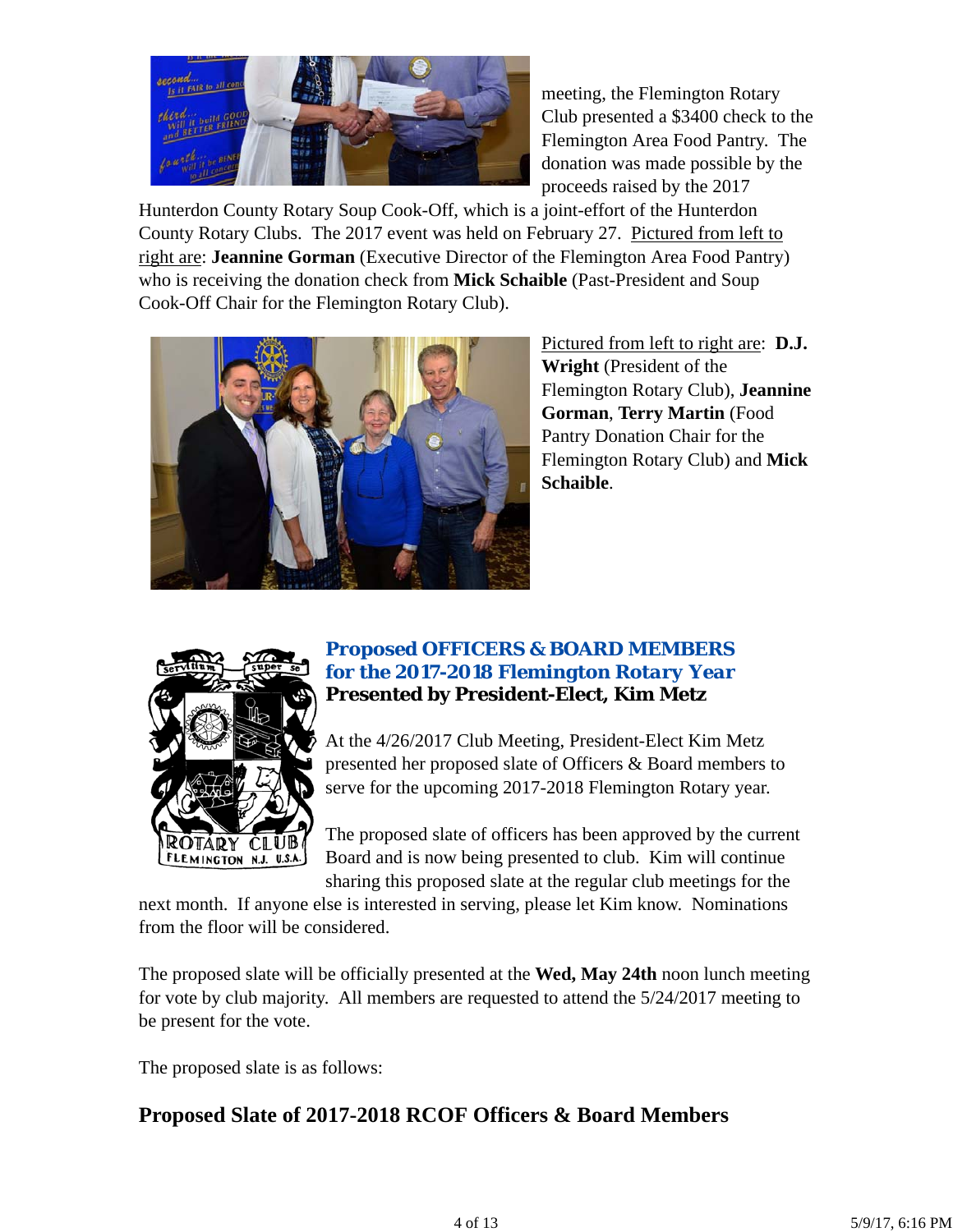| Club President      | <b>Kim Metz</b>                               |
|---------------------|-----------------------------------------------|
| President-Elect     | <b>Allan Vera</b>                             |
| Secretary           | <b>Kyle Fogarty</b>                           |
| Treasurer, General  | <b>Nik Kritharis</b>                          |
| Treasurer, Lunch    | <b>Michael Goodwin</b>                        |
| <b>Board Member</b> | <b>D.J. Wright</b> (Immediate Past President) |
| <b>Board Member</b> | <b>Sandy Clark</b>                            |
| <b>Board Member</b> | <b>Joe Ziegler</b>                            |

## *Proposed OFFICERS & BOARD MEMBERS for the NEW FLEMINGTON ROTARY FOUNDATION* **Presented by President-Elect, Kim Metz**

At the 4/26/2017 Club Meeting, President-Elect Kim Metz presented the proposed slate of officers for the new Flemington Rotary Foundation that is being formed.

The proposed slate of officers has been approved by the current Board and is now being presented to club. Kim will continue sharing this proposed slate at the regular club meetings for the next month.

The proposed slate will be officially presented at the **Wed, May 24th** noon lunch meeting for vote by club majority. All members are requested to attend the 5/24/2017 meeting to be present for the vote.

The proposed slate is as follows:

| <b>Foundation President</b> | <b>Kim Metz</b> $(1$ -year)     |  |  |
|-----------------------------|---------------------------------|--|--|
| Vice-President              | <b>Bob Chittenden</b> (2-years) |  |  |
| Secretary                   | <b>Sandy Clark</b> (3-years)    |  |  |
| Treasurer                   | <b>Mick Schaible</b> (4-years)  |  |  |
| <b>Board Member</b>         | <b>D.J. Wright</b> (5-years)    |  |  |
|                             |                                 |  |  |

## **Proposed Slate for the Flemington Rotary Foundation**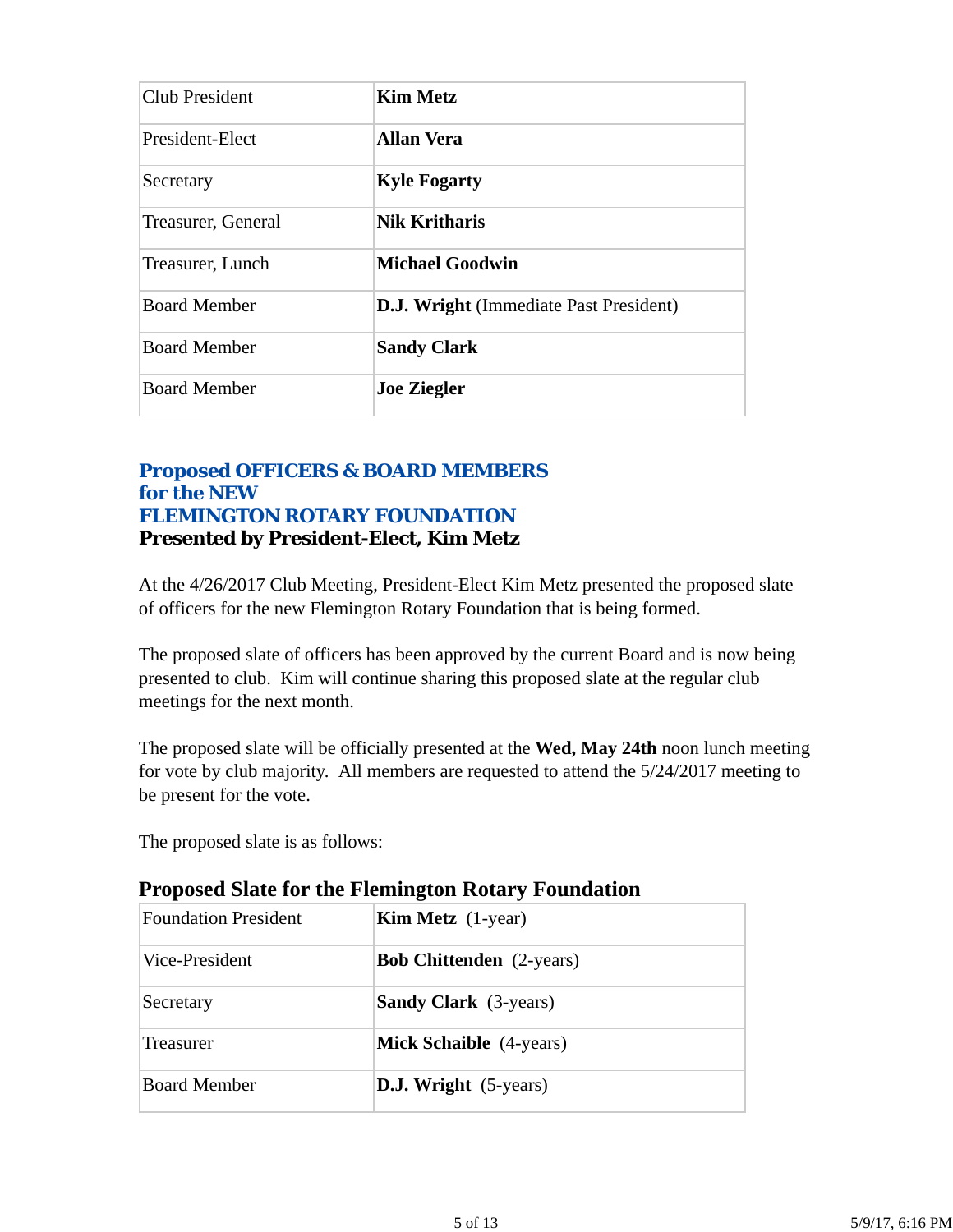

#### *9th Annual Rotary BARK IN THE PARK DOG WALK*

**Sunday, June 4, 2017** Registration: **10:30am** Walk: **11:00am** to **2:00pm** Location: **Flemington Boro Park** Address: 43 Park Avenue, Flemington, NJ 08822

Join your friends and neighbors for a great day of fun, exercise and fellowship in Historic Downtown Flemington!

All net proceeds of the event go to Rotary Charities and

local animal rescue organizations.

Registration begins at 10:30 AM. Chaperoned walks begin at 11 AM and 11:30 AM in the Flemington Boro Park on Park Avenue, behind the Courthouse. Ample parking is available across from the Justice Center on Park Avenue or in the other lots around town.

You can also enjoy great food from several local restaurants (for people!), plus fabulous pet contests, including best pet costume and most photogenic pet, to name a few.

There will also be terrific live music from **SunDog**!

**Click Here** or visit www.FlemingtonRotaryNJ.org for more information, or click the links below to download the following event forms:

- **Walker Registration Form**.
- **Event Brochure**.
- **Sponsor Registration Form**.
- **Vendor Registration Form**.

#### **Event Rules**:

- 1. We welcome well-mannered, friendly, non-aggressive dogs & pets.
- 2. Limit 3 dogs per walker.
- 3. Leashes are required (no longer than 6' & no retractable leashes, please).
- 4. Scooping is required (bags provided).
- 5. Walk will take place Rain or Shine no refunds.
- 6. Dogs should wear current rabies tag or have proof of vaccination.
- 7. Please stay on the sidewalks.

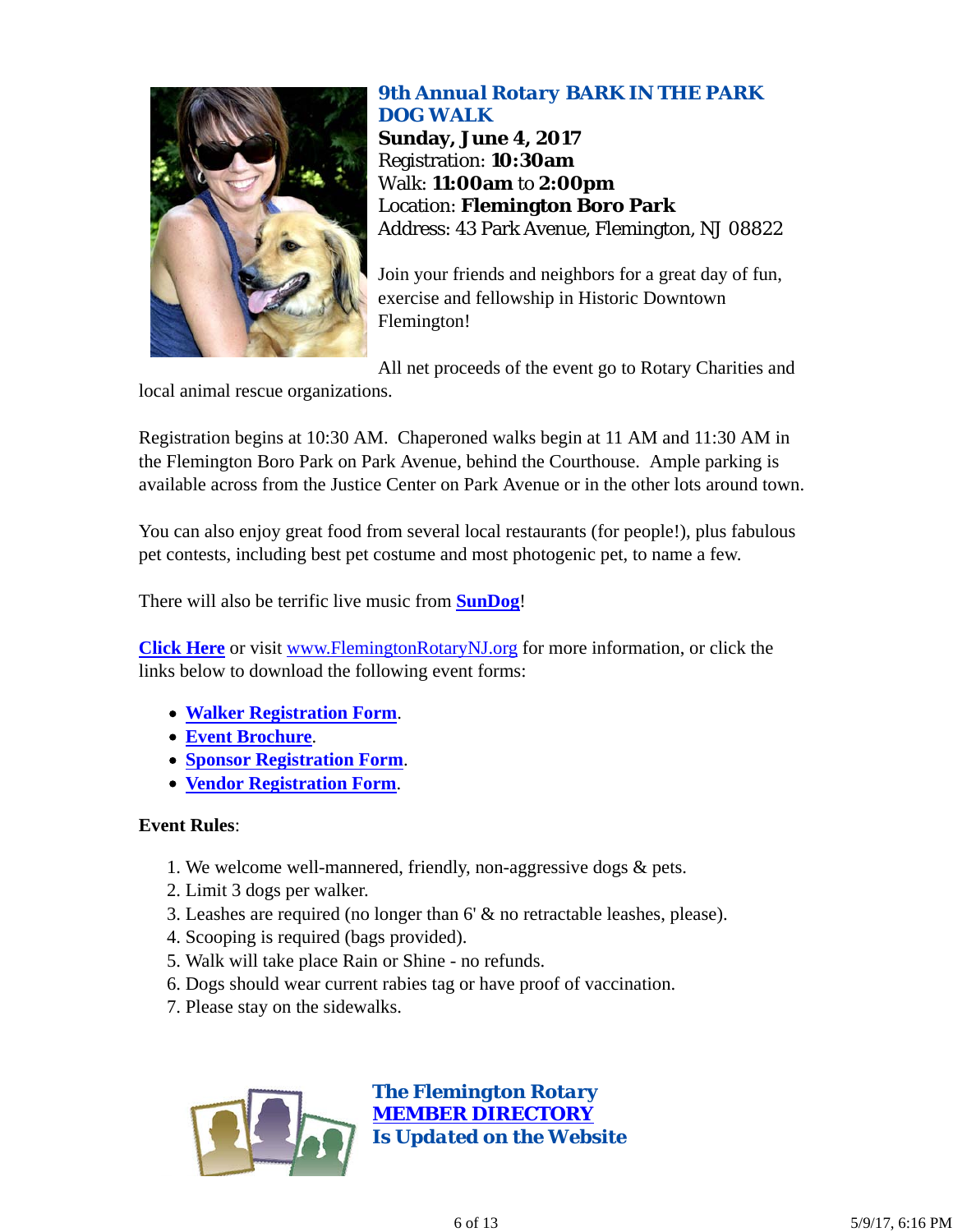

A PDF copy of the Club Directory kept on the club website, located on the password protected "**Members Only**" page. To access this, simply goto **www.FlemingtonRotaryNJ.org** and click on "Members

Only" in the upper left. The page is password protected. If you do not have the password, simply email us and request it.

If you see any updates that need to be made (a change of address, email, phone number, something is not listed correctly, etc.), please email Sandy Clark and request any changes to be made. **Click Here** to generate an email to Sandy.



## *SPEAKERS & PROGRAMS BEING SOUGHT*

Mick Schaible is looking for some ideas for upcoming meeting programs and speakers. If you have any leads, please pass them onto Mick, who will follow-up to schedule the speaker.

**Click here** to generate an email directly to Mick.



## *HUNTERDON COUNTY CHAMBER OF COMMERCE*

As you know, the Rotary Club of Flemington is a member of the H.C. Chamber of Commerce. This enables all Rotarians the ability to attend a Chamber function as a "member". If someone asks you what your business is, you would explain that you are a member representing the Rotary Club of Flemington. **Click Here** to visit the Chamber website for a listing of upcoming events.

## *ROTARY DISTRICT 7510 NEWS*

**Click Here** to read the current news from our Rotary District 7510.

## *UPCOMING DATES TO NOTE:*

Wed, 5/10: Kim Metz: New Fundraiser Idea.

Wed, 5/17: TBA.

Wed,  $5/24$ : Program TBA. The meeting will include the election of Officers for the 2017-2018 Rotary Club of Flemington year. Also, an election of Officers for the new Flemington Rotary Foundation will take place. All members are encouraged to attend. Wed, 5/31: H.C.R.H.S. Madrigal Girls Chorus.

Wed, 6/07: Scholarship Recipient Awards. Wed,  $6/14$ : Rev. Stefan Hippler, who is a member of the Rotary Club of Signal Hill Cape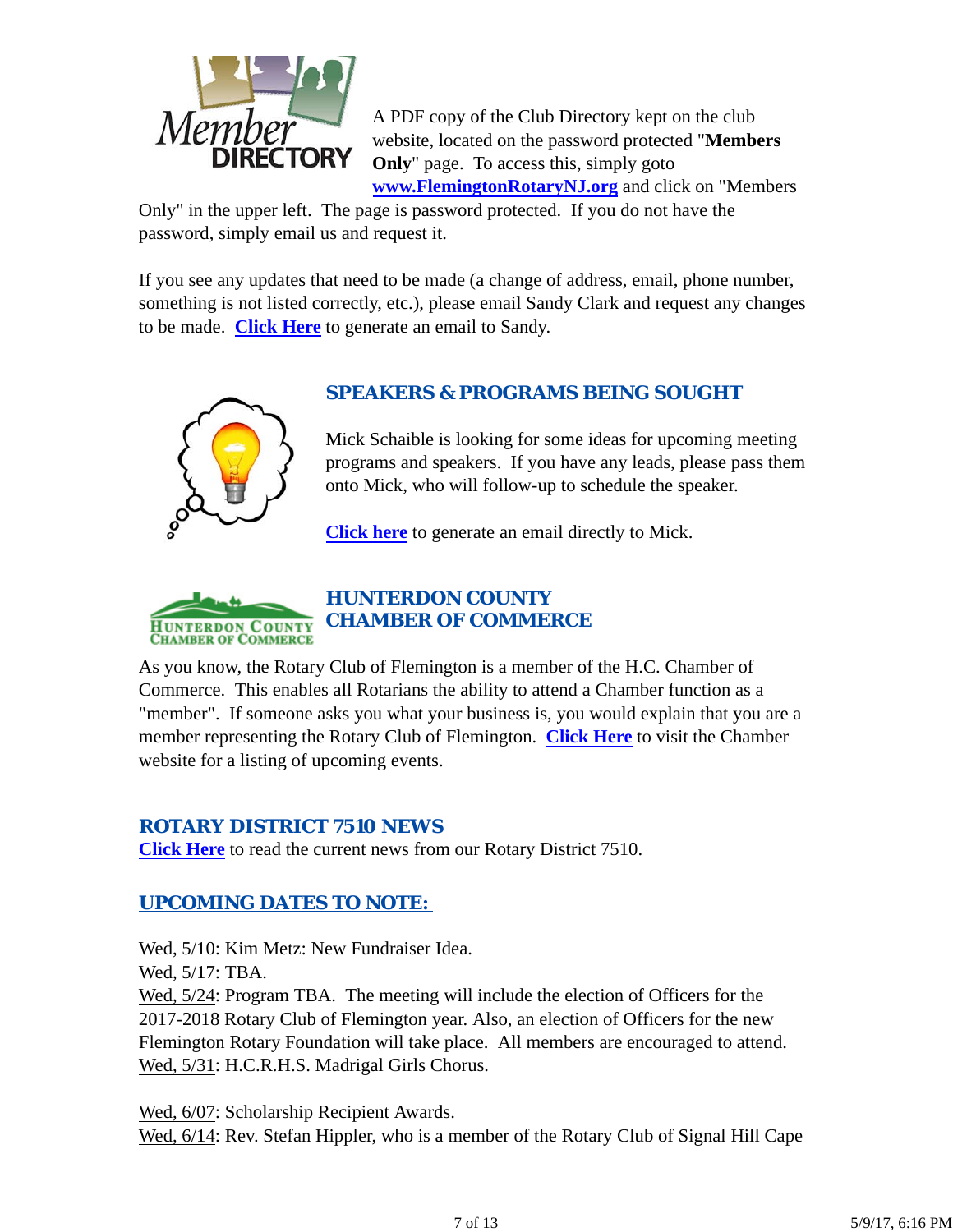Town, South Africa. He will be speaking about HOPE Cape Town, Rotary's fight against aids in Cape Town Africa. The nature of the presentation is to share the important work being done by HOPE Cape Town on behalf of children and their families, who suffer from AIDS and related illnesses, in the Western Cape. HOPE Cape Town is a Non-governmental/not for profit agency. Rev. Hippler is the co-founder of HOPE Cape Town and currently the Director. He also serves as a Director of HOPE Cape Town USA.

Wed, 6/21: TBA.

Wed, 6/28: Tentative Date for the **Changing of the Guard Dinner**.

**Next RCOF Board Meeting**: Tues, TBA at 5:30 PM. (Held bi-monthly). Next Membership Meeting: Wed, 5/10/2017 at 1:30 PM (Usually the 2<sup>nd</sup> Wed).

#### **Upcoming RCOF Club Events, Fundraisers, Fellowship Events, Etc**.:

6/4/17 (Sun): Bark In The Park (Dog Walk) TBA: Pedals for Progress Bicycle Collection

#### **Rotary District 7510 Events & Functions:**

5/5 to 5/7/17: District Conference at the Shawnee Inn Thursday, 5/18/17: District Assembly 6/10 to 6/14/17: Rotary International Convention in Atlanta, Georgia 6/29/17: District Changing of the Guard

#### *COMMITTEE LIST:*

**Click Here** to download the listing of all current Club Committee's and its members.

#### *"MEMBERS ONLY" WEBSITE:*

## **Click Here for the Members Only section of the website to find:**

- 1) The "Membership Proposal Form" to propose a new member.
- 2) New Member Information.
- 3) An Online Copy of the Club Membership Directory.
- 4) A Link to All Photos Albums of the Club.

#### *ROTARY WEBSITE LINKS:*

Rotary International: **www.Rotary.org** Rotary District 7510: **www.RotaryNJ.org**

#### *NEARBY ROTARY CLUB MEETINGS:*

As A Rotarian, you are Welcome to attend a Rotary Club meeting anywhere in the world. Click here for the Rotary Club Locator App. Or see below for some local meetings:

#### Mondays

**Lambertville/New Hope** (6:30 pm) - Lambertville Station Restaurant; 11 Bridge Street, Lambertville NJ 08530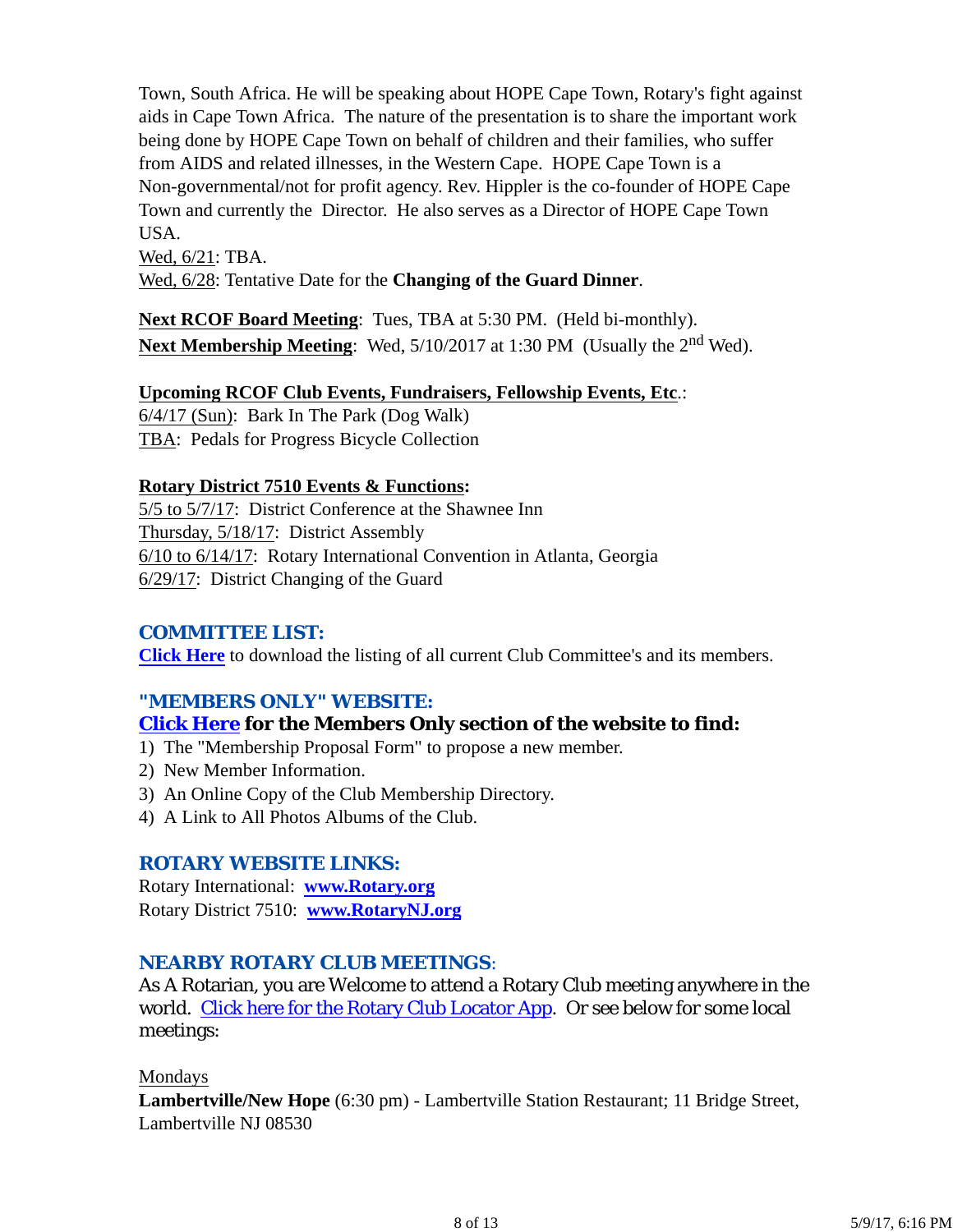**Piscataway** (12:15 pm) - Radisson Hotel; 21 Kingsbridge Road, Piscataway, NJ 08854

### Tuesdays

**Whitehouse** (12:15 pm) - Max's 22; 456 Route 22 West, Whitehouse Station, NJ 08889 **Princeton** (12:15 pm) - The Nassau Club; 6 Mercer Street, Princeton, NJ 08540 **Bridgewater-Bound Brook** (12:15 pm) - Arbor Glenn; 100 Monroe St, Bridgewater 08807

### Wednesdays

**Branchburg Township** (7:30 am): Stoney Brook Grille; 1285 Route 28, North Branch, NJ 08876

**Flemington** (12:15pm): Copper Hill Country Club; 100 Copper Hill Road, Ringoes, NJ 08851

**Hillsborough Township** (6:15 pm): Pheasant's Landing; 311 Amwell Road (Rt. 514), Hillsborough, NJ 08844

### Thursdays

**Clinton Sunrise** (7:30 am): Clinton Fire Department; New Street, Clinton, NJ 08809 **Somerville/Bridgewater** (12:15 pm): Bridgewater Manor; 1251 US Highway 202/206, Bridgewater, NJ 08807

**Trenton** (12:15 pm): Freddie's Tavern; 12 Railroad Avenue, West Trenton, NJ 08628

#### Fridays

**North Hunterdon** (12:15 pm): Beaver Brook County Club; 25 County Club Drive, Annandale, NJ 08801 **Princeton Corridor** (12:15pm): Hyatt Regency; 102 Carnegie Center, Rt. 1 North,

Princeton, NJ 08540

#### eClub

**Rotary eClub of Hunterdon Horizon**: View website for meetings or online makeups.

RI President's Call for Action in **2016-2017**: **"Rotary Serving Humanity"**

## **Rotary Club of Flemington - Our 93rd Year**

Founded October 3, 1923 \* Charter #1529 \* District 7510

| <b>Club President</b> | Daniel James "D.J." Wright               |  |
|-----------------------|------------------------------------------|--|
| President-Elect       | <b>Kim Metz</b>                          |  |
| Secretary             | <b>Karen Widico</b>                      |  |
| Treasurer, General    | <b>Bob Newland</b>                       |  |
| Treasurer, Lunch      | <b>Michael Goodwin</b>                   |  |
| <b>Board Member</b>   | Mick Schaible (immediate Past-President) |  |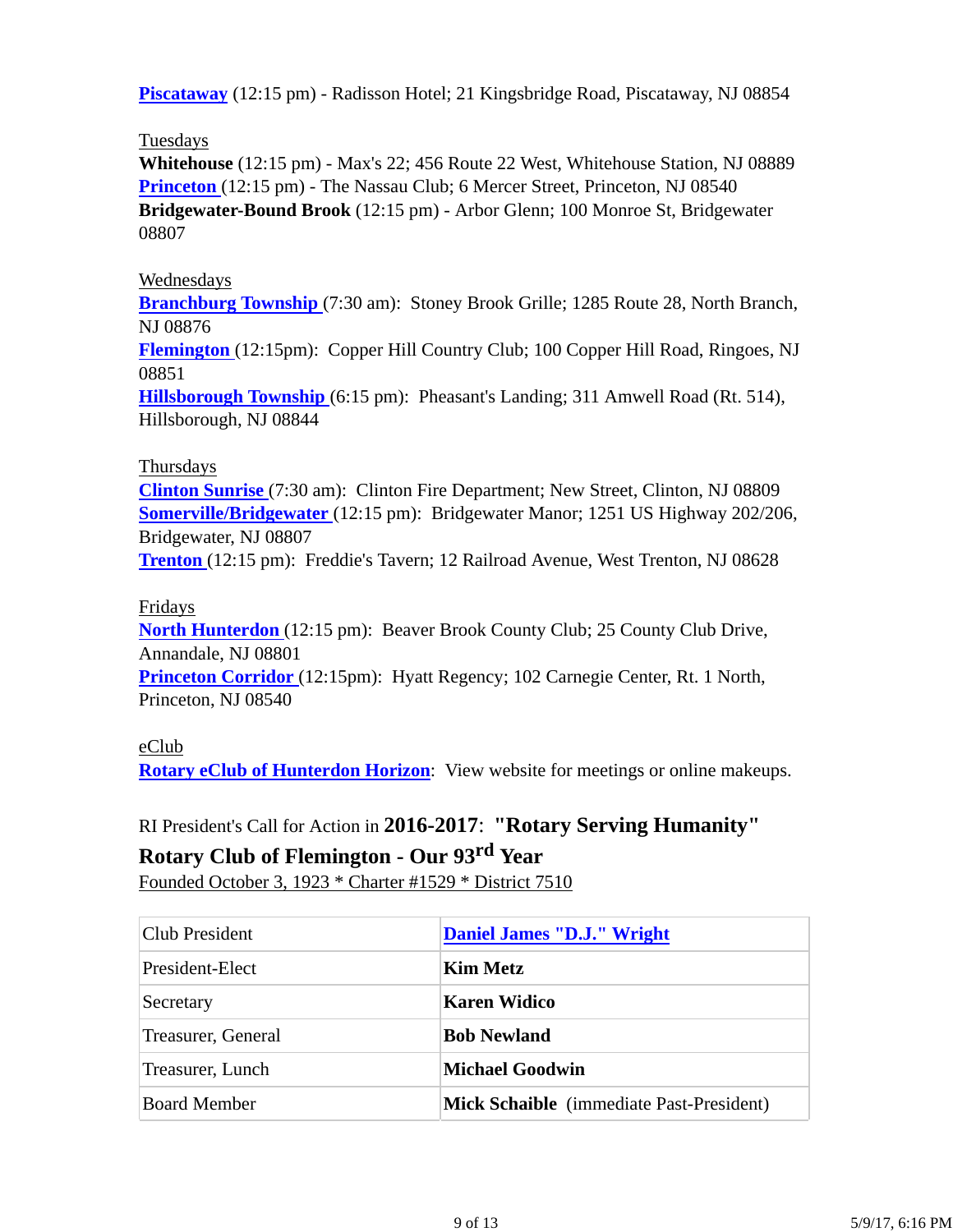| <b>Sandy Clark</b>                                |  |  |
|---------------------------------------------------|--|--|
| <b>Joe Ziegler</b>                                |  |  |
| <b>Ken Skowronek</b>                              |  |  |
| <b>John F. Germ</b> (Chattanooga, Tennessee, USA) |  |  |
| <b>Charles Minton</b> (Union, NJ)                 |  |  |
| <b>Bob Zeglarski</b> (Roselle-Rosselle Park)      |  |  |
| <b>John Shockley</b> (Hillsborough)               |  |  |
| <b>Albert Varga</b> (Lambertville-New Hope)       |  |  |
|                                                   |  |  |

Club Meetings: **Wednesday, 12:15 pm, Copper Hill Country Club** 100 Copper Hill Road, Ringoes 08551



**MISSION STATEMENT:** The mission of Rotary International is to assist and guide Rotarians and Rotary clubs to accomplish the Object of Rotary to ensure Rotary's continuing relevance and to help build a better world, emphasizing service activities by individuals and groups that enhance the quality of life and human dignity, encouraging high ethical standards, and creating greater understanding among all people to advance the search for peace in the world.

**THE OBJECT OF ROTARY:** The object of Rotary is to encourage and foster the ideal of service as a basis of worthy enterprise and, in particular, to encourage and foster:

**1st**: The development of acquaintance as an opportunity for service;

**2nd**: High ethical standards in business and professions, the recognition of the worthiness of all useful occupations, and the dignifying of each Rotarian's occupation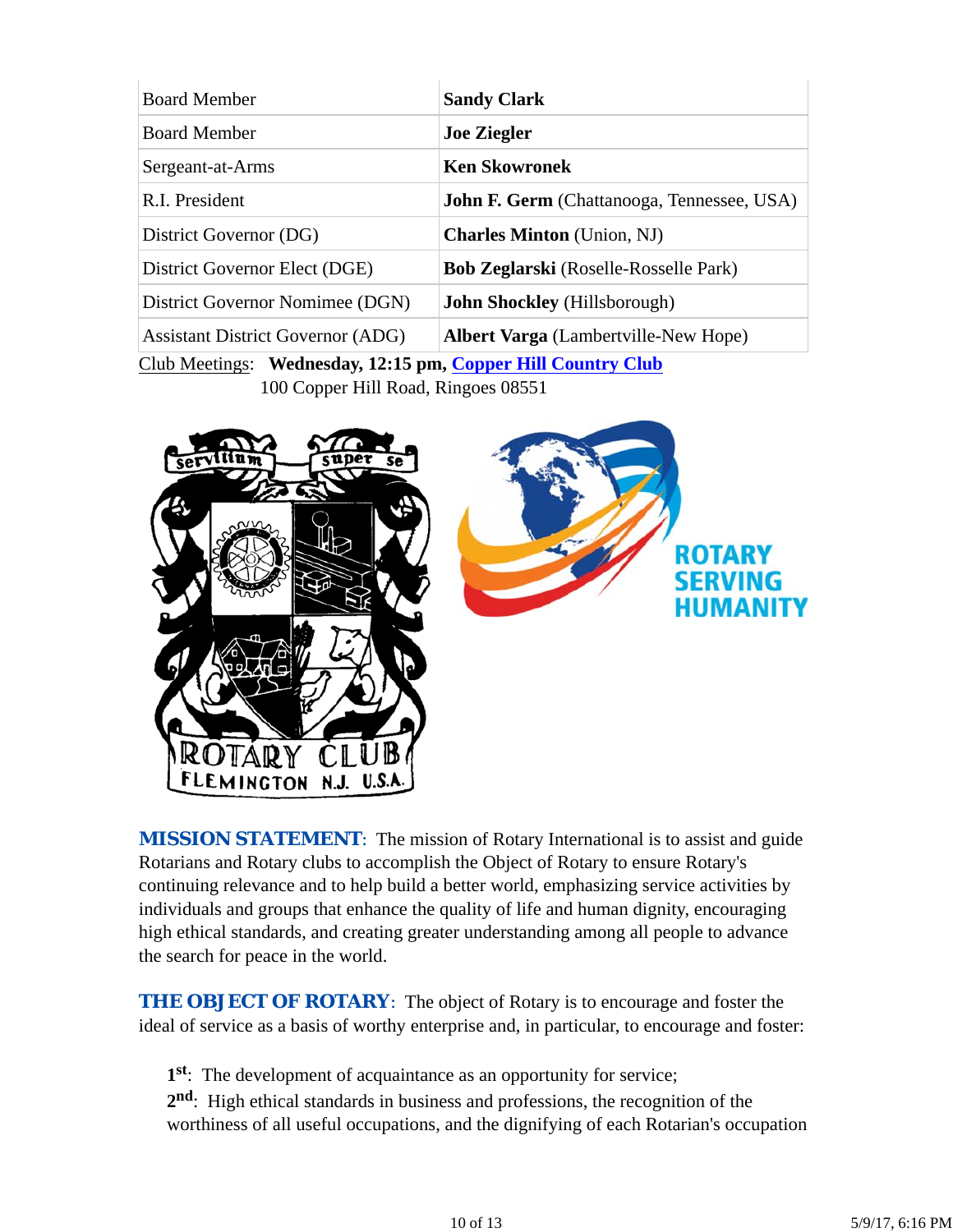as an opportunity to serve society;

**3rd**: The application of the ideal of service in each Rotarian's personal, business and community life;

**4th**: The advancement of international understanding, goodwill, and peace through a world fellowship of business and professional persons united in the ideal of service.

#### **THE 4-WAY TEST:** "Of the things we think, say or do:

- **1st**: Is it the Truth?
- 2<sup>nd</sup>: Is it Fair to all concerned?
- **3rd**: Will it build goodwill and better friendships?
- **4th**: Will it be beneficial to all concerned?"

#### *ROTARY's AVENUE'S OF SERVICE*:

**1)** Through **Club Service**, we have fun, build lasting friendships, and make sure that our club runs well.

**2)** Through **Vocational Service**, we volunteer our professional skills to serve others and promote integrity in everything we do.

**3)** Through **Community Service**, we address local needs and work with our community to bring lasting improvements.

**4)** Through **International Service**, we meet humanitarian needs around the globe and promote world understanding and peace.

**5)** Through **Youth Service**, we work with young people to help them become the next generation of leaders, visionaries, and peacemakers.

## **2016-2017 CLUB MEMBER ROSTER Rotary Club of Flemington, NJ**

Current Number of Members: 41

| <b>Rotarian</b>              | <b>Member Since</b> | <b>Classification</b>                    |
|------------------------------|---------------------|------------------------------------------|
| Black, Bruce B.              | 2007                | <b>Health and Fitness</b>                |
| Bohler, Herbert C. (Herb)    | 1977                | <b>Specialty Advertising</b>             |
| <b>Boynton, Adam</b>         | 2016                | <b>Church / Social Services</b>          |
| Chittenden, Robert L. (Bob)  | 2003                | M.E.F.P. Consulting Engineering          |
| Clark, Arthur L. (Sandy)     | 1987                | Printing                                 |
| Davidson, James G. (Jim)     | 2002                | <b>Rubber Products</b>                   |
| del Campo, Ann               | 2016                | <b>Scientist &amp; Farmer</b>            |
| <b>Durland, Dianne</b>       | 2017                | <b>Community Banking</b>                 |
| Ferrari, Frederick J. (Fred) | 1964                | Orthodontia                              |
| Fisher, Charles H. (Charlie) | 1961                | <b>Funeral Services</b>                  |
| Fisher, Thomas H. (Tom)      | 2012                | <b>Property &amp; Casualty Insurance</b> |
| Fogarty, Kyle M.             | 2017                | <b>Financial Advisor</b>                 |
| <b>Goodwin, Michael S.</b>   | 2016                | <b>Youth Development</b>                 |
| Harrison, Jeffrey (Jeff)     | 1996                | Psychotherapy                            |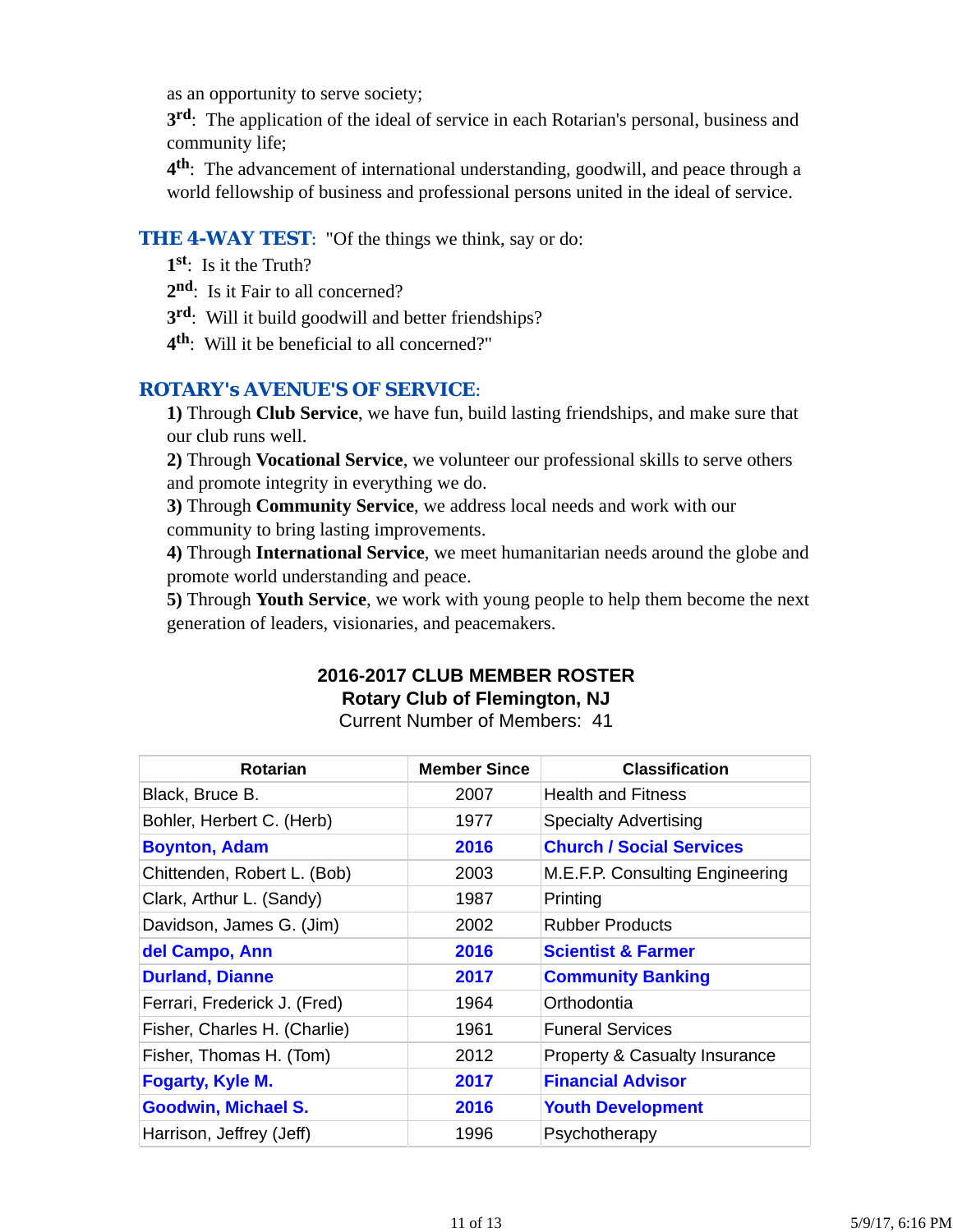| <b>Hyatt, Frederic D. (Fred)</b>  | 2017 | <b>Retired - Aerospace</b>        |
|-----------------------------------|------|-----------------------------------|
| Kamnitsis, Christopher P. (Chris) | 2001 | <b>Financial Planning</b>         |
| <b>Kritharis, Nikolaos (Nik)</b>  | 2016 | <b>Dentistry</b>                  |
| Liebross, Ira                     | 1997 | <b>Family Medicine</b>            |
| Loew, Darren                      | 2002 | <b>Orthodontics</b>               |
| Martin, Teresa (Terry)            | 1993 | Solid Waste/Recycling             |
| Mazujian, Harry                   | 2004 | Clergy                            |
| McWilliams, Nancy                 | 1992 | Psychotherapy                     |
| Metz, Kim                         | 2007 | <b>Technical Education</b>        |
| Muller, George D.                 | 1964 | <b>Cut Glass Manufacturing</b>    |
| Newland, Robert D. (Bob)          | 1998 | Insurance                         |
| Ownes, Terry M.                   | 1987 | <b>Floor Covering</b>             |
| Phelan, Christopher J. (Chris)    | 2009 | <b>Chamber Of Commerce</b>        |
| Randolph, R. Wayne                | 1982 | <b>Veterinary Medicine</b>        |
| Ruberto, Johanna S.               | 2016 | <b>High School Administration</b> |
| Schaible, R. Michael (Mick)       | 1998 | <b>Appraisal Services</b>         |
| Skowronek, Kenneth J. (Ken)       | 1994 | <b>Family Law</b>                 |
| Sollner, Richard F. (Dick)        | 1962 | Air Transportation                |
| Stothoff, Richard H. (Dick)       | 1966 | <b>Sanitary Engineering</b>       |
| Vera, Allan S.                    | 2016 | <b>Investment Advisor</b>         |
| Widico, Karen A.                  | 1997 | <b>Public Health Services</b>     |
| Williams, Gwen                    | 1991 | Purchasing/Manufacturing          |
| Wise, Robert (Bob)                | 1992 | <b>Hospital Administration</b>    |
| Woske, Harry                      | 1977 | Cardiology                        |
| Wright, Daniel J. (D.J.)          | 2003 | <b>Funeral Services</b>           |
| Ziegler, Joseph E. (Joe)          | 1988 | <b>Investment Advisor</b>         |
| Zullo, John J. (Johnnie)          | 1987 | <b>Chemical Engineering</b>       |

Yours in Rotary Service! Bob Chittenden

**Rotary Club of Fleminton, NJ** PO Box 751 - Flemington, NJ 08822 www.FlemingtonRotaryNJ.org

Providing "Service Above Self" Since 1923



Rotary Club of Flemington, NJ, USA, PO Box 751, Flemington, NJ 08822